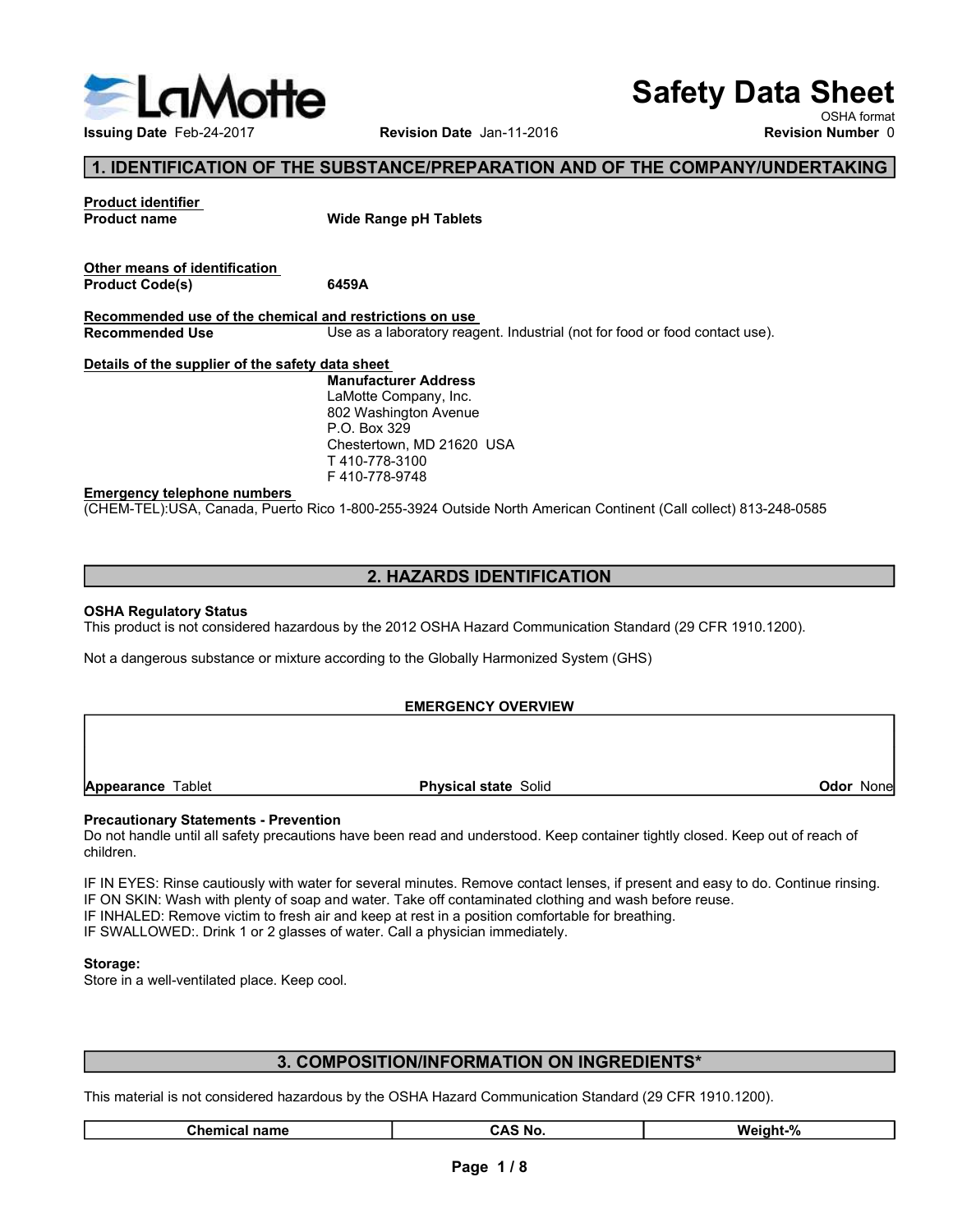| 6459A *- Wide Range pH Tablets                                                                                                                                                             | <b>Issuing Date</b><br>Feb-24-2017 | <b>Revision Date</b><br>Jan-11-2016 |
|--------------------------------------------------------------------------------------------------------------------------------------------------------------------------------------------|------------------------------------|-------------------------------------|
|                                                                                                                                                                                            |                                    |                                     |
| Methyl red                                                                                                                                                                                 | 493-52-7                           | < 0.1                               |
| Cresol red                                                                                                                                                                                 | 1733-12-6                          | < 0.1                               |
| Bromothymol blue                                                                                                                                                                           | 76-59-5                            | < 0.1                               |
| Excipients                                                                                                                                                                                 | $0 - 0 - 0000$                     | >99                                 |
| LaMotte Company proprietary formulation under the State of New Jersey Trade Secret Protection Law, assigned the NJTSRN<br>80100291-5074p, and may be disclosed only in a medical emergency |                                    |                                     |
|                                                                                                                                                                                            |                                    |                                     |
|                                                                                                                                                                                            | <b>4. FIRST AID MEASURES</b>       |                                     |
| <b>First Aid Measures</b>                                                                                                                                                                  |                                    |                                     |

### 4. FIRST AID MEASURES

| 6459A *- Wide Range pH Tablets                                            | <b>Issuing Date</b><br>Feb-24-2017                                                                                                                                                                                      | <b>Revision Date</b><br>Jan-11-2016 |  |  |
|---------------------------------------------------------------------------|-------------------------------------------------------------------------------------------------------------------------------------------------------------------------------------------------------------------------|-------------------------------------|--|--|
| Methyl red                                                                | 493-52-7                                                                                                                                                                                                                | < 0.1                               |  |  |
| Cresol red                                                                | 1733-12-6                                                                                                                                                                                                               | < 0.1                               |  |  |
| Bromothymol blue                                                          | 76-59-5                                                                                                                                                                                                                 | < 0.1                               |  |  |
| <b>Excipients</b>                                                         | $0 - 0 - 0000$                                                                                                                                                                                                          | >99                                 |  |  |
| 80100291-5074p, and may be disclosed only in a medical emergency          | <b>4. FIRST AID MEASURES</b>                                                                                                                                                                                            |                                     |  |  |
| <b>First Aid Measures</b>                                                 |                                                                                                                                                                                                                         |                                     |  |  |
| <b>General advice</b>                                                     | No hazards which require special first aid measures. Do not get in eyes, on skin, or on<br>clothing. Keep out of reach of children.                                                                                     |                                     |  |  |
| Eye contact                                                               | Rinse immediately with plenty of water, also under the eyelids, for at least 15 minutes. If<br>irritation persists or develops, contact a physician.                                                                    |                                     |  |  |
| <b>Skin contact</b>                                                       | Wash off with soap and plenty of water removing all contaminated clothes and shoes. If<br>irritation develops or persists, consult physician.                                                                           |                                     |  |  |
| <b>Inhalation</b>                                                         | Remove to fresh air. Not an expected route of exposure.                                                                                                                                                                 |                                     |  |  |
| Ingestion                                                                 | Do NOT induce vomiting. Drink plenty of water. Consult a physician.                                                                                                                                                     |                                     |  |  |
| Self-protection of the first aider                                        | Do not use mouth-to-mouth method if victim ingested or inhaled the substance; give<br>artificial respiration with the aid of a pocket mask equipped with a one-way valve or other<br>proper respiratory medical device. |                                     |  |  |
|                                                                           | <b>5. FIREFIGHTING MEASURES</b>                                                                                                                                                                                         |                                     |  |  |
| Suitable extinguishing media<br>water spray or alcohol-resistant foam.    | Use extinguishing measures that are appropriate to local circumstances and the surrounding environment. Dry chemical, CO2,                                                                                              |                                     |  |  |
| Protective equipment and precautions for firefighters<br>protective gear. | As in any fire, wear self-contained breathing apparatus pressure-demand, MSHA/NIOSH (approved or equivalent) and full                                                                                                   |                                     |  |  |
|                                                                           | <b>6. ACCIDENTAL RELEASE MEASURES</b>                                                                                                                                                                                   |                                     |  |  |
|                                                                           | Personal precautions, protective equipment and emergency procedures                                                                                                                                                     |                                     |  |  |
| <b>Personal precautions</b>                                               | Avoid contact with eyes, skin and clothing.                                                                                                                                                                             |                                     |  |  |
| <b>Environmental precautions</b>                                          | See Section 12 for additional Ecological Information. Beware of vapors accumulating to<br>form explosive concentrations. Vapors can accumulate in low areas.                                                            |                                     |  |  |

### 5. FIREFIGHTING MEASURES

### 6. ACCIDENTAL RELEASE MEASURES

|                                                                           | imation actoropo or poroioto, concant prijoioiam.                                                                                                                                                                               |
|---------------------------------------------------------------------------|---------------------------------------------------------------------------------------------------------------------------------------------------------------------------------------------------------------------------------|
| Inhalation                                                                | Remove to fresh air. Not an expected route of exposure.                                                                                                                                                                         |
| Ingestion                                                                 | Do NOT induce vomiting. Drink plenty of water. Consult a physician.                                                                                                                                                             |
| Self-protection of the first aider                                        | Do not use mouth-to-mouth method if victim ingested or inhaled the substance; give<br>artificial respiration with the aid of a pocket mask equipped with a one-way valve or other<br>proper respiratory medical device.         |
|                                                                           | <b>5. FIREFIGHTING MEASURES</b>                                                                                                                                                                                                 |
| Suitable extinguishing media<br>water spray or alcohol-resistant foam.    | Use extinguishing measures that are appropriate to local circumstances and the surrounding environment. Dry chemical, CO <sub>2</sub> ,                                                                                         |
| Protective equipment and precautions for firefighters<br>protective gear. | As in any fire, wear self-contained breathing apparatus pressure-demand, MSHA/NIOSH (approved or equivalent) and full                                                                                                           |
|                                                                           | <b>6. ACCIDENTAL RELEASE MEASURES</b>                                                                                                                                                                                           |
|                                                                           | Personal precautions, protective equipment and emergency procedures                                                                                                                                                             |
| <b>Personal precautions</b>                                               | Avoid contact with eyes, skin and clothing.                                                                                                                                                                                     |
| <b>Environmental precautions</b>                                          | See Section 12 for additional Ecological Information. Beware of vapors accumulating to<br>form explosive concentrations. Vapors can accumulate in low areas.                                                                    |
| Methods and material for containment and cleaning up                      |                                                                                                                                                                                                                                 |
| <b>Methods for containment</b>                                            | Contain and collect spillage with non-combustible absorbent material, (e.g. sand, earth,<br>diatomaceous earth, vermiculite) and place in container for disposal according to local /<br>national regulations (see Section 13). |
| Methods for cleaning up                                                   | Sweep up and shovel into suitable containers for disposal. If local regulations permit,<br>dissolve and rinse to drain with excess water. After cleaning, flush away traces with water.                                         |
|                                                                           | 7. HANDLING AND STORAGE                                                                                                                                                                                                         |
| <b>Precautions for safe handling</b>                                      |                                                                                                                                                                                                                                 |
|                                                                           | Page 2/8                                                                                                                                                                                                                        |
|                                                                           |                                                                                                                                                                                                                                 |
|                                                                           |                                                                                                                                                                                                                                 |

## 7. HANDLING AND STORAGE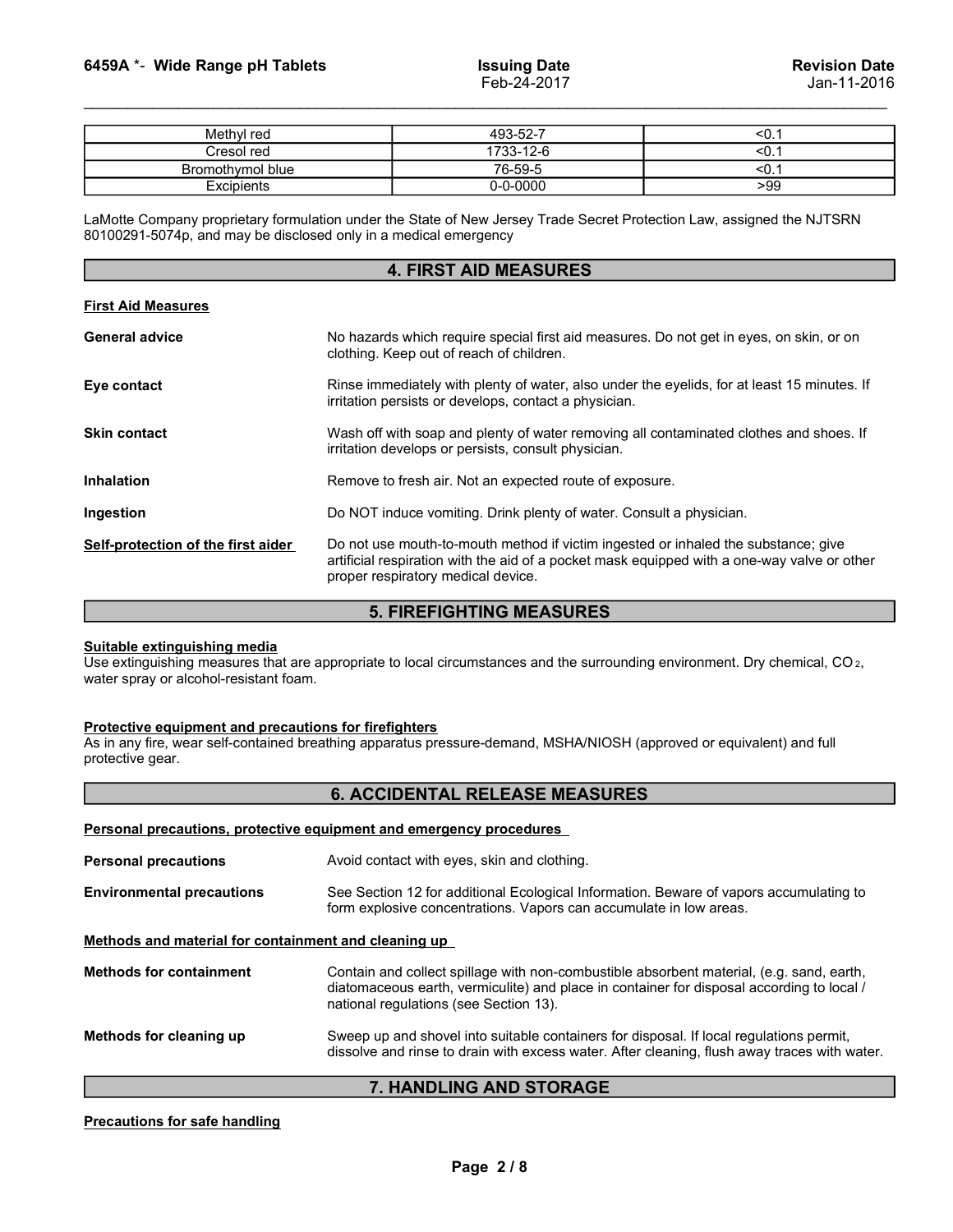|                 | 6459A *- Wide Range pH Tablets                            |                                                                                                                                                                                                        | <b>Issuing Date</b><br>Feb-24-2017        | <b>Revision Date</b><br>Jan-11-2016 |  |
|-----------------|-----------------------------------------------------------|--------------------------------------------------------------------------------------------------------------------------------------------------------------------------------------------------------|-------------------------------------------|-------------------------------------|--|
|                 |                                                           |                                                                                                                                                                                                        |                                           |                                     |  |
|                 |                                                           |                                                                                                                                                                                                        |                                           |                                     |  |
| <b>Handling</b> |                                                           | Avoid contact with eyes, skin and clothing. Handle in accordance with good industrial<br>hygiene and safety practice. Do not taste or swallow. Do not eat, drink, or smoke when<br>using this product. |                                           |                                     |  |
|                 |                                                           | Conditions for safe storage, including any incompatibilities                                                                                                                                           |                                           |                                     |  |
| Storage:        |                                                           | Keep container tightly closed in a dry and well-ventilated place. Keep away from heat.<br>Protect from moisture. Keep out of the reach of children.                                                    |                                           |                                     |  |
|                 | <b>Incompatible Products</b>                              |                                                                                                                                                                                                        | None known based on information supplied. |                                     |  |
|                 |                                                           | 8. EXPOSURE CONTROLS/PERSONAL PROTECTION                                                                                                                                                               |                                           |                                     |  |
|                 |                                                           |                                                                                                                                                                                                        |                                           |                                     |  |
|                 | <b>Control parameters</b>                                 |                                                                                                                                                                                                        |                                           | <b>NIOSH IDLH</b>                   |  |
|                 | <b>Chemical name</b>                                      | <b>ACGIH TLV</b>                                                                                                                                                                                       | <b>OSHA PEL</b>                           |                                     |  |
|                 | Methyl red<br>493-52-7                                    | $\star$                                                                                                                                                                                                | $\star$                                   | Not Established                     |  |
|                 | Cresol red                                                | $\star_{\!-}$                                                                                                                                                                                          | $\star_-$                                 | Not Established                     |  |
|                 | 1733-12-6                                                 | $\star_{\!-}$                                                                                                                                                                                          | $\star_{\!-}$                             | Not Established                     |  |
|                 | Bromothymol blue<br>76-59-5<br>Excipients                 | $^\star$                                                                                                                                                                                               | $\star_-$                                 | Not Established                     |  |
|                 | $0 - 0 - 0000$<br><b>Appropriate engineering controls</b> |                                                                                                                                                                                                        |                                           |                                     |  |
|                 | <b>Engineering Measures</b>                               | Showers                                                                                                                                                                                                |                                           |                                     |  |

### 8. EXPOSURE CONTROLS/PERSONAL PROTECTION

|                                                              | hygiene and safety practice. Do not taste or swallow. Do not eat, drink, or smoke when<br>using this product.                                       |                  |                   |  |
|--------------------------------------------------------------|-----------------------------------------------------------------------------------------------------------------------------------------------------|------------------|-------------------|--|
| Conditions for safe storage, including any incompatibilities |                                                                                                                                                     |                  |                   |  |
| Storage:                                                     | Keep container tightly closed in a dry and well-ventilated place. Keep away from heat.<br>Protect from moisture. Keep out of the reach of children. |                  |                   |  |
| <b>Incompatible Products</b>                                 | None known based on information supplied.                                                                                                           |                  |                   |  |
|                                                              | 8. EXPOSURE CONTROLS/PERSONAL PROTECTION                                                                                                            |                  |                   |  |
| <b>Control parameters</b>                                    |                                                                                                                                                     |                  |                   |  |
| <b>Chemical name</b>                                         | <b>ACGIH TLV</b>                                                                                                                                    | <b>OSHA PEL</b>  | <b>NIOSH IDLH</b> |  |
| Methyl red<br>493-52-7                                       | $^\star$ .                                                                                                                                          | $\star$          | Not Established   |  |
| Cresol red<br>1733-12-6                                      | $^\star$ .                                                                                                                                          | $^\star$ .       | Not Established   |  |
| Bromothymol blue<br>76-59-5                                  | $\star_{\_}$                                                                                                                                        | $\star$          | Not Established   |  |
| Excipients<br>$0 - 0 - 0000$                                 | $^\star$ .                                                                                                                                          | $^\star$ .       | Not Established   |  |
| <b>Appropriate engineering controls</b>                      |                                                                                                                                                     |                  |                   |  |
| <b>Engineering Measures</b>                                  | Showers<br>Eyewash stations<br>Ventilation systems.                                                                                                 |                  |                   |  |
|                                                              | Individual protection measures, such as personal protective equipment                                                                               |                  |                   |  |
| <b>Eye/Face Protection</b>                                   | Wear safety glasses with side shields (or goggles).                                                                                                 |                  |                   |  |
| Skin and body protection                                     | Protective gloves.                                                                                                                                  |                  |                   |  |
| <b>Hygiene Measures</b>                                      | Handle in accordance with good industrial hygiene and safety practice.                                                                              |                  |                   |  |
|                                                              | 9. PHYSICAL AND CHEMICAL PROPERTIES                                                                                                                 |                  |                   |  |
| Information on basic physical and chemical properties        |                                                                                                                                                     |                  |                   |  |
| <b>Physical state</b><br><b>Appearance</b><br>Color          | Solid<br>Tablet<br>brown-gray                                                                                                                       | Odor             | None              |  |
| Pronerty                                                     | Values                                                                                                                                              | Remarks • Method |                   |  |

| <b>Engineering Measures</b> | Showers                                  |
|-----------------------------|------------------------------------------|
|                             | Eyewash stations<br>Ventilation systems. |
|                             |                                          |

| <b>Eye/Face Protection</b> | Wear safety glasses with side shields (or goggles).                    |
|----------------------------|------------------------------------------------------------------------|
| Skin and body protection   | Protective gloves.                                                     |
| <b>Hygiene Measures</b>    | Handle in accordance with good industrial hygiene and safety practice. |

## 9. PHYSICAL AND CHEMICAL PROPERTIES

| 493-52-7                                                                                 |                                                                        |                             |                 |  |  |
|------------------------------------------------------------------------------------------|------------------------------------------------------------------------|-----------------------------|-----------------|--|--|
| Cresol red<br>1733-12-6                                                                  | $^\star$ .                                                             | $^\star$ .                  | Not Established |  |  |
| Bromothymol blue<br>76-59-5                                                              | $\star$                                                                | $\star$ _                   | Not Established |  |  |
| Excipients<br>$0 - 0 - 0000$                                                             | $\star$                                                                | $^\star$ .                  | Not Established |  |  |
| <b>Appropriate engineering controls</b>                                                  |                                                                        |                             |                 |  |  |
| <b>Engineering Measures</b>                                                              | <b>Showers</b><br>Eyewash stations<br>Ventilation systems.             |                             |                 |  |  |
| Individual protection measures, such as personal protective equipment                    |                                                                        |                             |                 |  |  |
| <b>Eye/Face Protection</b>                                                               | Wear safety glasses with side shields (or goggles).                    |                             |                 |  |  |
| Skin and body protection                                                                 | Protective gloves.                                                     |                             |                 |  |  |
| <b>Hygiene Measures</b>                                                                  | Handle in accordance with good industrial hygiene and safety practice. |                             |                 |  |  |
|                                                                                          | 9. PHYSICAL AND CHEMICAL PROPERTIES                                    |                             |                 |  |  |
| Information on basic physical and chemical properties                                    |                                                                        |                             |                 |  |  |
| <b>Physical state</b>                                                                    | Solid                                                                  |                             |                 |  |  |
| Appearance                                                                               | Tablet                                                                 | Odor                        | None            |  |  |
| Color                                                                                    | brown-gray                                                             |                             |                 |  |  |
| <b>Property</b>                                                                          | <b>Values</b>                                                          | Remarks • Method            |                 |  |  |
| рH                                                                                       | 6                                                                      | (1 tablet in 10mL of water) |                 |  |  |
| Melting point / freezing point<br>Boiling point / boiling range<br><b>Flash point</b>    | No information available<br>No information available<br>Not Applicable |                             |                 |  |  |
| <b>Evaporation rate</b><br>Flammability (solid, gas)<br><b>Flammability Limit in Air</b> | No information available                                               |                             |                 |  |  |
| <b>Upper flammability limit:</b>                                                         | No information available                                               |                             |                 |  |  |
| Lower flammability limit:                                                                | No information available                                               |                             |                 |  |  |
| Vapor pressure<br><b>Vapor density</b>                                                   | No information available<br>No information available                   |                             |                 |  |  |
| <b>Specific gravity</b>                                                                  | No information available                                               |                             |                 |  |  |
| <b>Water solubility</b>                                                                  | No information available                                               |                             |                 |  |  |
| Solubility in other solvents                                                             | No information available                                               |                             |                 |  |  |
|                                                                                          | Page 3/8                                                               |                             |                 |  |  |
|                                                                                          |                                                                        |                             |                 |  |  |
|                                                                                          |                                                                        |                             |                 |  |  |
|                                                                                          |                                                                        |                             |                 |  |  |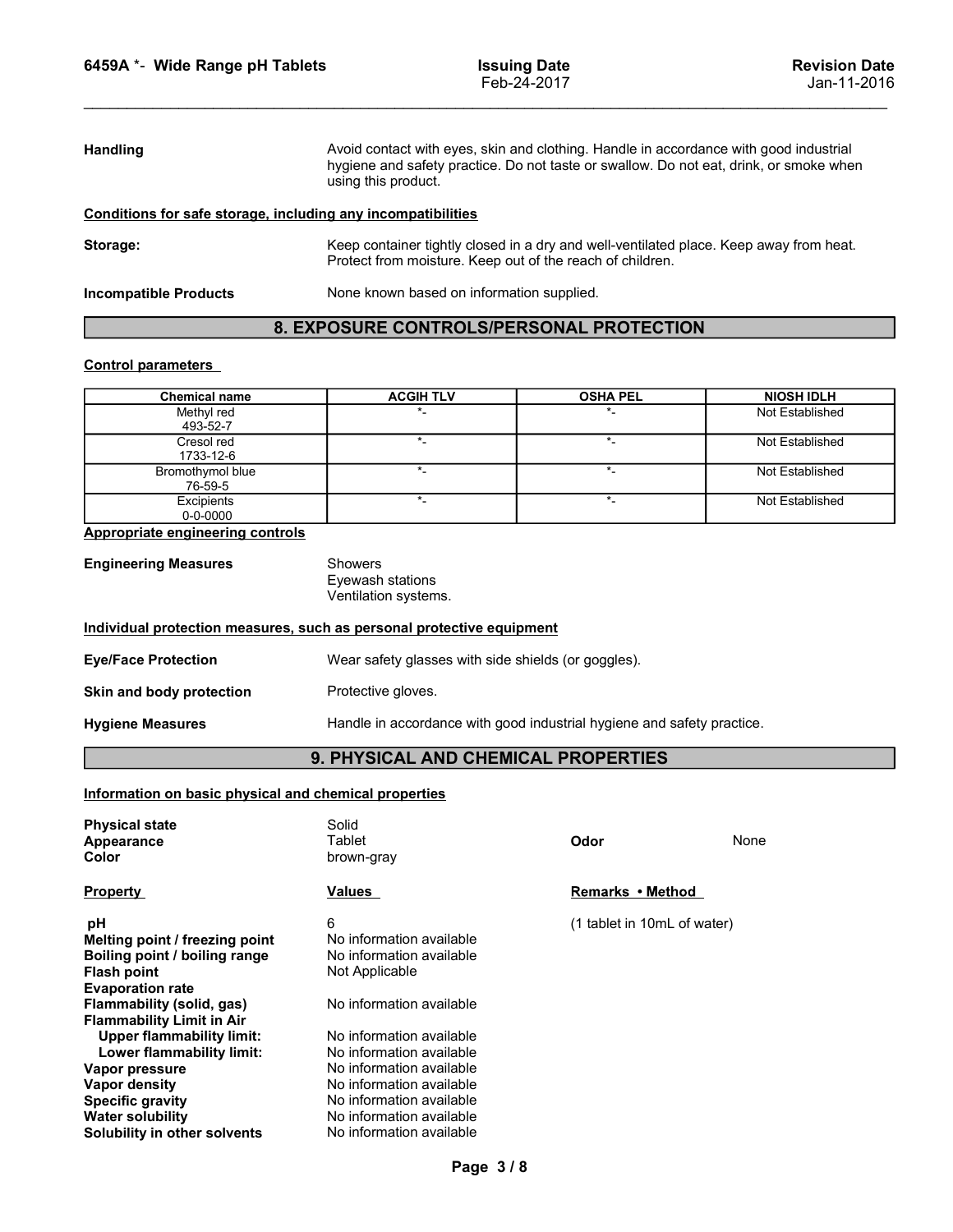| 6459A *- Wide Range pH Tablets                          |                                                      | <b>Issuing Date</b>                                                                      | <b>Revision Date</b>   |
|---------------------------------------------------------|------------------------------------------------------|------------------------------------------------------------------------------------------|------------------------|
|                                                         |                                                      | Feb-24-2017                                                                              | Jan-11-2016            |
| <b>Partition coefficient</b>                            | No information available                             |                                                                                          |                        |
| <b>Autoignition temperature</b>                         | No information available                             |                                                                                          |                        |
| <b>Decomposition temperature</b>                        | No information available<br>No information available |                                                                                          |                        |
| <b>Kinematic viscosity</b><br><b>Dynamic viscosity</b>  | No information available                             |                                                                                          |                        |
| <b>Explosive properties</b>                             | No information available                             |                                                                                          |                        |
| <b>Oxidizing properties</b>                             | No information available                             |                                                                                          |                        |
| <b>Other Information</b>                                |                                                      |                                                                                          |                        |
| <b>Softening point</b>                                  | No information available                             |                                                                                          |                        |
| Molecular weight<br><b>VOC Content (%)</b>              | No information available<br>No information available |                                                                                          |                        |
| <b>Density</b>                                          | No information available                             |                                                                                          |                        |
| <b>Bulk density</b>                                     | No information available                             |                                                                                          |                        |
|                                                         |                                                      | <b>10. STABILITY AND REACTIVITY</b>                                                      |                        |
| <b>Stability</b>                                        | Stable.                                              |                                                                                          |                        |
| Hazardous polymerization                                | Hazardous polymerization does not occur.             |                                                                                          |                        |
| <b>Conditions to avoid</b>                              | Excessive heat. Moisture.                            |                                                                                          |                        |
| Incompatible materials                                  | None known based on information supplied.            |                                                                                          |                        |
| Hazardous decomposition products None under normal use. |                                                      |                                                                                          |                        |
|                                                         |                                                      | <b>11. TOXICOLOGICAL INFORMATION</b>                                                     |                        |
| <b>Product Information</b>                              |                                                      | Product does not present an acute toxicity hazard based on known or supplied information |                        |
| Information on likely routes of exposure                |                                                      |                                                                                          |                        |
| <b>Component identification</b>                         |                                                      |                                                                                          |                        |
| Chemical name                                           | <b>ATEmix (oral)</b>                                 | <b>ATEmix (dermal)</b>                                                                   | <b>Inhalation LC50</b> |
| Methyl red                                              | Not Established                                      | Not Established                                                                          | Not Established        |

## 10. STABILITY AND REACTIVITY

| <b>Other Information</b>                                                                               |                                                                                                                                          |                                                                            |                       |  |  |
|--------------------------------------------------------------------------------------------------------|------------------------------------------------------------------------------------------------------------------------------------------|----------------------------------------------------------------------------|-----------------------|--|--|
| Softening point<br>Molecular weight<br><b>VOC Content (%)</b><br><b>Density</b><br><b>Bulk density</b> | No information available<br>No information available<br>No information available<br>No information available<br>No information available |                                                                            |                       |  |  |
|                                                                                                        |                                                                                                                                          | <b>10. STABILITY AND REACTIVITY</b>                                        |                       |  |  |
| <b>Stability</b><br><b>Hazardous polymerization</b>                                                    | Stable.<br>Hazardous polymerization does not occur.                                                                                      |                                                                            |                       |  |  |
| Excessive heat. Moisture.<br><b>Conditions to avoid</b>                                                |                                                                                                                                          |                                                                            |                       |  |  |
| Incompatible materials<br>None known based on information supplied.                                    |                                                                                                                                          |                                                                            |                       |  |  |
| Hazardous decomposition products None under normal use.                                                |                                                                                                                                          |                                                                            |                       |  |  |
|                                                                                                        |                                                                                                                                          | <b>11. TOXICOLOGICAL INFORMATION</b>                                       |                       |  |  |
| <b>Product Information</b><br>Information on likely routes of exposure                                 |                                                                                                                                          | Product does not present an acute toxicity hazard based on known or suppli |                       |  |  |
| <b>Component identification</b>                                                                        |                                                                                                                                          |                                                                            |                       |  |  |
| Chemical name<br>Methyl red<br>493-52-7                                                                | <b>ATEmix (oral)</b><br>Not Established                                                                                                  | <b>ATEmix (dermal)</b><br>Not Established                                  | Inhalatio<br>Not Esta |  |  |
| Cresol red<br>1733-12-6                                                                                | Not Established                                                                                                                          | Not Established                                                            | Not Esta              |  |  |
| Bromothymol blue                                                                                       | Not Established                                                                                                                          | Not Established                                                            | Not Esta              |  |  |

### 11. TOXICOLOGICAL INFORMATION

| oononing point<br>Molecular weight                      |                                                         | No information available                       |                        |                                                                                          |  |  |
|---------------------------------------------------------|---------------------------------------------------------|------------------------------------------------|------------------------|------------------------------------------------------------------------------------------|--|--|
| VOC Content (%)                                         | No information available                                |                                                |                        |                                                                                          |  |  |
| <b>Density</b>                                          | No information available                                |                                                |                        |                                                                                          |  |  |
| <b>Bulk density</b>                                     | No information available                                |                                                |                        |                                                                                          |  |  |
|                                                         |                                                         | <b>10. STABILITY AND REACTIVITY</b>            |                        |                                                                                          |  |  |
|                                                         |                                                         |                                                |                        |                                                                                          |  |  |
| <b>Stability</b>                                        | Stable.                                                 |                                                |                        |                                                                                          |  |  |
| <b>Hazardous polymerization</b>                         |                                                         | Hazardous polymerization does not occur.       |                        |                                                                                          |  |  |
| <b>Conditions to avoid</b>                              | Excessive heat. Moisture.                               |                                                |                        |                                                                                          |  |  |
| Incompatible materials                                  |                                                         | None known based on information supplied.      |                        |                                                                                          |  |  |
|                                                         | Hazardous decomposition products None under normal use. |                                                |                        |                                                                                          |  |  |
|                                                         |                                                         | <b>11. TOXICOLOGICAL INFORMATION</b>           |                        |                                                                                          |  |  |
| <b>Product Information</b>                              |                                                         |                                                |                        | Product does not present an acute toxicity hazard based on known or supplied information |  |  |
| Information on likely routes of exposure                |                                                         |                                                |                        |                                                                                          |  |  |
|                                                         |                                                         |                                                |                        |                                                                                          |  |  |
| <b>Component identification</b>                         |                                                         |                                                |                        |                                                                                          |  |  |
| <b>Chemical name</b><br>Methyl red                      | <b>ATEmix (oral)</b>                                    |                                                | <b>ATEmix (dermal)</b> | <b>Inhalation LC50</b>                                                                   |  |  |
| 493-52-7                                                | Not Established                                         |                                                | Not Established        | Not Established                                                                          |  |  |
| Cresol red<br>1733-12-6                                 | Not Established                                         |                                                | Not Established        | Not Established                                                                          |  |  |
| <b>Bromothymol blue</b><br>76-59-5                      | Not Established                                         |                                                | Not Established        | Not Established                                                                          |  |  |
| Excipients<br>$ 0 - 0 - 0000$                           | Not Established                                         |                                                | Not Established        | Not Established                                                                          |  |  |
|                                                         |                                                         |                                                |                        |                                                                                          |  |  |
| Information on toxicological effects<br>Carcinogenicity |                                                         | Contains no ingredient listed as a carcinogen. |                        |                                                                                          |  |  |
| <b>Chemical name</b>                                    | <b>ACGIH</b>                                            | <b>IARC</b>                                    | <b>NTP</b>             | <b>OSHA</b>                                                                              |  |  |
| Methyl red                                              | Not Established                                         | Group 3                                        | Not Established        | Not Established                                                                          |  |  |
| 493-52-7                                                |                                                         |                                                |                        |                                                                                          |  |  |
| Cresol red<br>1733-12-6                                 | Not Established                                         | <b>Not Established</b>                         | Not Established        | Not Established                                                                          |  |  |
| <b>Bromothymol blue</b><br>76-59-5                      | Not Established                                         | Not Established                                | Not Established        | Not Established                                                                          |  |  |
| Excipients                                              | Not Established                                         | Not Established                                | Not Established        | Not Established                                                                          |  |  |

| <b>11. TOXICOLOGICAL INFORMATION</b><br><b>ATEmix (oral)</b><br><b>ATEmix (dermal)</b><br><b>Inhalation LC50</b><br>Not Established<br>Not Established<br>Not Established<br>Not Established<br>Not Established<br>Not Established<br>Not Established<br>Not Established<br>Not Established<br>Not Established<br>Not Established<br>Not Established<br>Contains no ingredient listed as a carcinogen.<br><b>NTP</b><br><b>OSHA</b><br><b>ACGIH</b><br><b>IARC</b><br>Not Established<br>Not Established<br>Group 3<br>Not Established<br>Not Established<br>Not Established<br>Not Established<br>Not Established<br>Not Established<br>Not Established<br>Not Established<br>Not Established<br><b>12. ECOLOGICAL INFORMATION</b><br>Page 4/8 | πιννιπρατισισ πιατσπαισ<br><b>TVOTIC MIDWIT DASCA OIT INTOITIREDIT SUPPIICU.</b>                                       |
|-------------------------------------------------------------------------------------------------------------------------------------------------------------------------------------------------------------------------------------------------------------------------------------------------------------------------------------------------------------------------------------------------------------------------------------------------------------------------------------------------------------------------------------------------------------------------------------------------------------------------------------------------------------------------------------------------------------------------------------------------|------------------------------------------------------------------------------------------------------------------------|
|                                                                                                                                                                                                                                                                                                                                                                                                                                                                                                                                                                                                                                                                                                                                                 | Hazardous decomposition products None under normal use.                                                                |
| <b>Chemical name</b><br>493-52-7<br>Cresol red<br>1733-12-6<br>$76 - 59 - 5$<br>$0 - 0 - 0000$<br>Carcinogenicity<br><b>Chemical name</b><br>493-52-7<br>Cresol red<br>1733-12-6<br>76-59-5<br>Excipients<br>Unknown Aquatic Toxicity 100 % of the mixture consists of components(s) of unknown hazards to the aquatic environment                                                                                                                                                                                                                                                                                                                                                                                                              |                                                                                                                        |
|                                                                                                                                                                                                                                                                                                                                                                                                                                                                                                                                                                                                                                                                                                                                                 | Product does not present an acute toxicity hazard based on known or supplied information<br><b>Product Information</b> |
|                                                                                                                                                                                                                                                                                                                                                                                                                                                                                                                                                                                                                                                                                                                                                 | Information on likely routes of exposure                                                                               |
|                                                                                                                                                                                                                                                                                                                                                                                                                                                                                                                                                                                                                                                                                                                                                 | <b>Component identification</b>                                                                                        |
|                                                                                                                                                                                                                                                                                                                                                                                                                                                                                                                                                                                                                                                                                                                                                 |                                                                                                                        |
|                                                                                                                                                                                                                                                                                                                                                                                                                                                                                                                                                                                                                                                                                                                                                 | Methyl red                                                                                                             |
|                                                                                                                                                                                                                                                                                                                                                                                                                                                                                                                                                                                                                                                                                                                                                 |                                                                                                                        |
|                                                                                                                                                                                                                                                                                                                                                                                                                                                                                                                                                                                                                                                                                                                                                 | <b>Bromothymol blue</b>                                                                                                |
|                                                                                                                                                                                                                                                                                                                                                                                                                                                                                                                                                                                                                                                                                                                                                 | Excipients                                                                                                             |
|                                                                                                                                                                                                                                                                                                                                                                                                                                                                                                                                                                                                                                                                                                                                                 | Information on toxicological effects                                                                                   |
|                                                                                                                                                                                                                                                                                                                                                                                                                                                                                                                                                                                                                                                                                                                                                 |                                                                                                                        |
|                                                                                                                                                                                                                                                                                                                                                                                                                                                                                                                                                                                                                                                                                                                                                 | Methyl red<br>Not Established                                                                                          |
|                                                                                                                                                                                                                                                                                                                                                                                                                                                                                                                                                                                                                                                                                                                                                 | Not Established                                                                                                        |
|                                                                                                                                                                                                                                                                                                                                                                                                                                                                                                                                                                                                                                                                                                                                                 | Bromothymol blue<br>Not Established                                                                                    |
|                                                                                                                                                                                                                                                                                                                                                                                                                                                                                                                                                                                                                                                                                                                                                 | Not Established<br>0-0-0000                                                                                            |
|                                                                                                                                                                                                                                                                                                                                                                                                                                                                                                                                                                                                                                                                                                                                                 | Product does not present a chronic toxicity hazard based on known or supplied information.<br><b>Chronic toxicity</b>  |
|                                                                                                                                                                                                                                                                                                                                                                                                                                                                                                                                                                                                                                                                                                                                                 |                                                                                                                        |
|                                                                                                                                                                                                                                                                                                                                                                                                                                                                                                                                                                                                                                                                                                                                                 |                                                                                                                        |
|                                                                                                                                                                                                                                                                                                                                                                                                                                                                                                                                                                                                                                                                                                                                                 | <b>Ecotoxicity</b>                                                                                                     |
|                                                                                                                                                                                                                                                                                                                                                                                                                                                                                                                                                                                                                                                                                                                                                 |                                                                                                                        |
|                                                                                                                                                                                                                                                                                                                                                                                                                                                                                                                                                                                                                                                                                                                                                 |                                                                                                                        |
|                                                                                                                                                                                                                                                                                                                                                                                                                                                                                                                                                                                                                                                                                                                                                 |                                                                                                                        |
|                                                                                                                                                                                                                                                                                                                                                                                                                                                                                                                                                                                                                                                                                                                                                 |                                                                                                                        |
|                                                                                                                                                                                                                                                                                                                                                                                                                                                                                                                                                                                                                                                                                                                                                 |                                                                                                                        |

### 12. ECOLOGICAL INFORMATION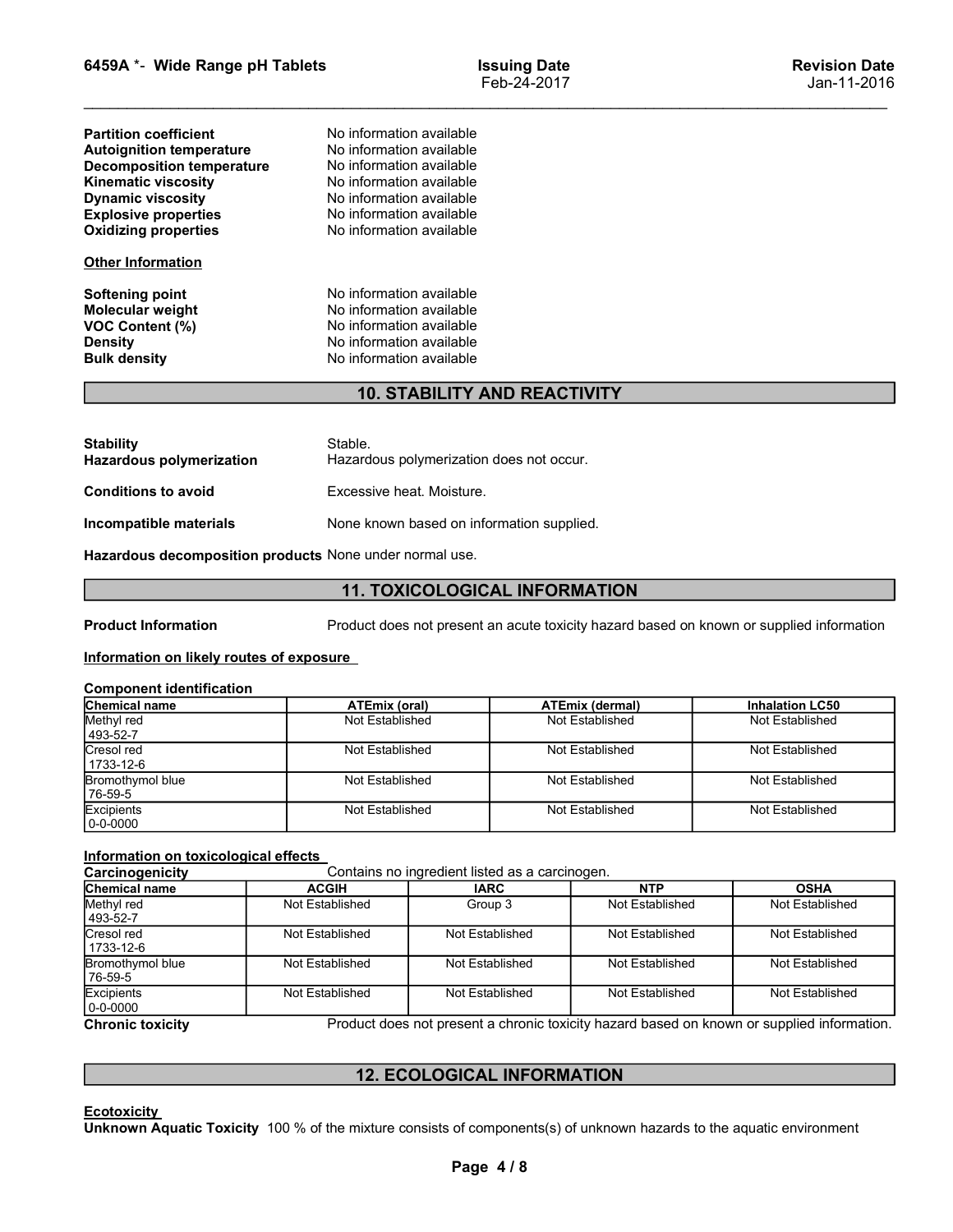|                                                                                                                                                                  |                                             | <b>Issuing Date</b>                        | <b>Revision Date</b>                          |
|------------------------------------------------------------------------------------------------------------------------------------------------------------------|---------------------------------------------|--------------------------------------------|-----------------------------------------------|
|                                                                                                                                                                  |                                             | Feb-24-2017                                | Jan-11-2016                                   |
|                                                                                                                                                                  |                                             |                                            |                                               |
| <b>Chemical name</b><br>Methyl red                                                                                                                               | <b>Toxicity to Algae</b><br>Not Established | <b>Toxicity to Fish</b><br>Not Established | Daphnia Magna (Water Flea)<br>Not Established |
| 493-52-7<br>Cresol red                                                                                                                                           | Not Established                             | Not Established                            | Not Established                               |
| 1733-12-6<br>Bromothymol blue<br>76-59-5                                                                                                                         | Not Established                             | Not Established                            | Not Established                               |
| Excipients<br>$0 - 0 - 0000$                                                                                                                                     | Not Established                             | Not Established                            | Not Established                               |
|                                                                                                                                                                  |                                             |                                            |                                               |
| 6459A *- Wide Range pH Tablets<br>Persistence and degradability<br>No information available.<br><b>Bioaccumulation/Accumulation</b><br>No information available. |                                             |                                            |                                               |
| <b>Chemical name</b>                                                                                                                                             |                                             |                                            | <b>Log Pow</b>                                |
| Methyl red<br>493-52-7                                                                                                                                           |                                             |                                            | Not Established                               |
| Cresol red                                                                                                                                                       |                                             |                                            | Not Established                               |
| 1733-12-6<br>Bromothymol blue<br>76-59-5                                                                                                                         |                                             |                                            | Not Established                               |

# **Bioaccumulation/Accumulation**<br>No information available.

| <b>UICSUITEU</b><br>1733-12-6                                    |                              | <b>NUL LSIADIISHEU</b>                                                      | IVUL LSLADIISI ICU            | <b>IVOL LOLADIIOIICU</b>      |  |
|------------------------------------------------------------------|------------------------------|-----------------------------------------------------------------------------|-------------------------------|-------------------------------|--|
| Bromothymol blue<br>76-59-5                                      |                              | Not Established                                                             | Not Established               | Not Established               |  |
| Excipients<br>0-0-0000                                           |                              | Not Established                                                             | Not Established               | Not Established               |  |
| Persistence and degradability                                    |                              |                                                                             |                               |                               |  |
| No information available.                                        |                              |                                                                             |                               |                               |  |
| <b>Bioaccumulation/Accumulation</b><br>No information available. |                              |                                                                             |                               |                               |  |
|                                                                  | <b>Chemical name</b>         |                                                                             | Log Pow                       |                               |  |
|                                                                  | Methyl red<br>493-52-7       |                                                                             | Not Established               |                               |  |
|                                                                  | Cresol red<br>1733-12-6      |                                                                             | Not Established               |                               |  |
|                                                                  | Bromothymol blue<br>76-59-5  |                                                                             | Not Established               |                               |  |
|                                                                  | Excipients<br>$0 - 0 - 0000$ |                                                                             | Not Established               |                               |  |
|                                                                  |                              |                                                                             |                               |                               |  |
|                                                                  |                              | <b>13. DISPOSAL CONSIDERATIONS</b>                                          |                               |                               |  |
| <b>Disposal Methods</b>                                          |                              | Dispose of waste product or used containers according to local regulations. |                               |                               |  |
| <b>Contaminated packaging</b>                                    |                              | Do not reuse empty containers.                                              |                               |                               |  |
| <b>Chemical name</b>                                             | <b>RCRA</b>                  | <b>RCRA - Basis for Listing</b>                                             | <b>RCRA - D Series Wastes</b> | <b>RCRA - U Series Wastes</b> |  |
| Methyl red<br>493-52-7                                           | Not Established              |                                                                             | Not Established               | Not Established               |  |
| Cresol red<br>1733-12-6                                          | Not Established              | $\overline{\phantom{a}}$                                                    | Not Established               | Not Established               |  |
| Bromothymol blue<br>76-59-5                                      | Not Established              | $\sim$                                                                      | Not Established               | Not Established               |  |
| Excipients                                                       | Not Established              | $\sim$                                                                      | Not Established               | Not Established               |  |

# 13. DISPOSAL CONSIDERATIONS

| r croiotonoc and acgrauabinty<br>No information available.       |                                                       |                                                                             |                               |                               |  |  |
|------------------------------------------------------------------|-------------------------------------------------------|-----------------------------------------------------------------------------|-------------------------------|-------------------------------|--|--|
| <b>Bioaccumulation/Accumulation</b><br>No information available. |                                                       |                                                                             |                               |                               |  |  |
|                                                                  | <b>Chemical name</b>                                  |                                                                             | <b>Log Pow</b>                |                               |  |  |
|                                                                  | Methyl red<br>493-52-7                                |                                                                             | Not Established               |                               |  |  |
|                                                                  | Cresol red                                            |                                                                             | Not Established               |                               |  |  |
|                                                                  | 1733-12-6                                             |                                                                             | Not Established               |                               |  |  |
|                                                                  | Bromothymol blue<br>76-59-5                           |                                                                             |                               |                               |  |  |
|                                                                  | Excipients<br>$0 - 0 - 0000$                          |                                                                             | Not Established               |                               |  |  |
|                                                                  |                                                       |                                                                             |                               |                               |  |  |
|                                                                  |                                                       | <b>13. DISPOSAL CONSIDERATIONS</b>                                          |                               |                               |  |  |
| <b>Disposal Methods</b>                                          |                                                       | Dispose of waste product or used containers according to local regulations. |                               |                               |  |  |
| <b>Contaminated packaging</b>                                    |                                                       | Do not reuse empty containers.                                              |                               |                               |  |  |
| <b>Chemical name</b>                                             | <b>RCRA</b>                                           | <b>RCRA - Basis for Listing</b>                                             | <b>RCRA - D Series Wastes</b> | <b>RCRA - U Series Wastes</b> |  |  |
| Methyl red<br>493-52-7                                           | Not Established                                       |                                                                             | <b>Not Established</b>        | Not Established               |  |  |
| Cresol red<br>1733-12-6                                          | Not Established                                       | $\overline{a}$                                                              | Not Established               | Not Established               |  |  |
| Bromothymol blue<br>76-59-5                                      | Not Established                                       | $\overline{\phantom{a}}$                                                    | Not Established               | Not Established               |  |  |
| Excipients<br>$0 - 0 - 0000$                                     | Not Established                                       | $\overline{\phantom{a}}$                                                    | Not Established               | <b>Not Established</b>        |  |  |
|                                                                  |                                                       |                                                                             |                               |                               |  |  |
| <b>Chemical name</b>                                             | <b>RCRA - Halogenated</b><br><b>Organic Compounds</b> | <b>RCRA - P Series Wastes</b>                                               | <b>RCRA - F Series Wastes</b> | <b>RCRA - K Series Wastes</b> |  |  |
| Methyl red<br>493-52-7                                           | Not Established                                       | Not Established                                                             | Not Established               | Not Established               |  |  |
| Cresol red<br>1733-12-6                                          | Not Established                                       | Not Established                                                             | Not Established               | Not Established               |  |  |
| Bromothymol blue                                                 | Not Established                                       | <b>Not Established</b>                                                      | <b>Not Established</b>        | <b>Not Established</b>        |  |  |

|                               | 1733-12-6                                             |                                    | <b>NOT ESIGNISHED</b>    |                                                                             |                               |  |  |
|-------------------------------|-------------------------------------------------------|------------------------------------|--------------------------|-----------------------------------------------------------------------------|-------------------------------|--|--|
|                               | Bromothymol blue                                      |                                    |                          | Not Established                                                             |                               |  |  |
|                               | 76-59-5<br>Excipients                                 |                                    |                          | Not Established                                                             |                               |  |  |
|                               | 0-0-0000                                              |                                    |                          |                                                                             |                               |  |  |
|                               |                                                       | <b>13. DISPOSAL CONSIDERATIONS</b> |                          |                                                                             |                               |  |  |
|                               |                                                       |                                    |                          |                                                                             |                               |  |  |
| <b>Disposal Methods</b>       |                                                       |                                    |                          | Dispose of waste product or used containers according to local regulations. |                               |  |  |
| <b>Contaminated packaging</b> |                                                       | Do not reuse empty containers.     |                          |                                                                             |                               |  |  |
| <b>Chemical name</b>          | <b>RCRA</b>                                           | <b>RCRA - Basis for Listing</b>    |                          | <b>RCRA - D Series Wastes</b>                                               | <b>RCRA - U Series Wastes</b> |  |  |
| Methyl red<br>493-52-7        | Not Established                                       |                                    |                          | Not Established                                                             | Not Established               |  |  |
| Cresol red<br>1733-12-6       | Not Established                                       |                                    |                          | Not Established                                                             | Not Established               |  |  |
| Bromothymol blue<br>76-59-5   | Not Established                                       |                                    | $\overline{\phantom{a}}$ | Not Established                                                             | Not Established               |  |  |
| Excipients<br>0-0-0000        | Not Established                                       | $\blacksquare$                     |                          | Not Established                                                             | Not Established               |  |  |
|                               |                                                       |                                    |                          |                                                                             |                               |  |  |
| <b>Chemical name</b>          | <b>RCRA - Halogenated</b><br><b>Organic Compounds</b> | <b>RCRA - P Series Wastes</b>      |                          | <b>RCRA - F Series Wastes</b>                                               | <b>RCRA - K Series Wastes</b> |  |  |
| Methyl red<br>493-52-7        | Not Established                                       | Not Established                    |                          | Not Established                                                             | Not Established               |  |  |
| Cresol red<br>1733-12-6       | Not Established                                       | Not Established                    |                          | Not Established                                                             | Not Established               |  |  |
| Bromothymol blue<br>76-59-5   | Not Established                                       | Not Established                    |                          | Not Established                                                             | Not Established               |  |  |
| Excipients<br>0-0-0000        | Not Established                                       | Not Established                    |                          | Not Established                                                             | Not Established               |  |  |
|                               |                                                       |                                    |                          |                                                                             |                               |  |  |
|                               | <b>Chemical name</b>                                  |                                    |                          | California Hazardous Waste Status                                           |                               |  |  |
|                               | Methyl red<br>493-52-7                                |                                    |                          | *_                                                                          |                               |  |  |
|                               | Cresol red                                            |                                    |                          | $\star$ .                                                                   |                               |  |  |
|                               | 1733-12-6<br>Bromothymol blue                         |                                    |                          | $^\star$ .                                                                  |                               |  |  |
|                               | 76-59-5<br>Excipients                                 |                                    |                          | $*$                                                                         |                               |  |  |
|                               | $0 - 0 - 0000$                                        |                                    |                          |                                                                             |                               |  |  |
|                               |                                                       | <b>14. TRANSPORT INFORMATION</b>   |                          |                                                                             |                               |  |  |

| <b>Chemical name</b> | <b>California Hazardous Waste Status</b> |
|----------------------|------------------------------------------|
| Methyl red           |                                          |
| 493-52-7             |                                          |
| Cresol red           |                                          |
| 1733-12-6            |                                          |
| Bromothymol blue     |                                          |
| 76-59-5              |                                          |
| Excipients           |                                          |
| $0 - 0 - 0000$       |                                          |

# 14. TRANSPORT INFORMATION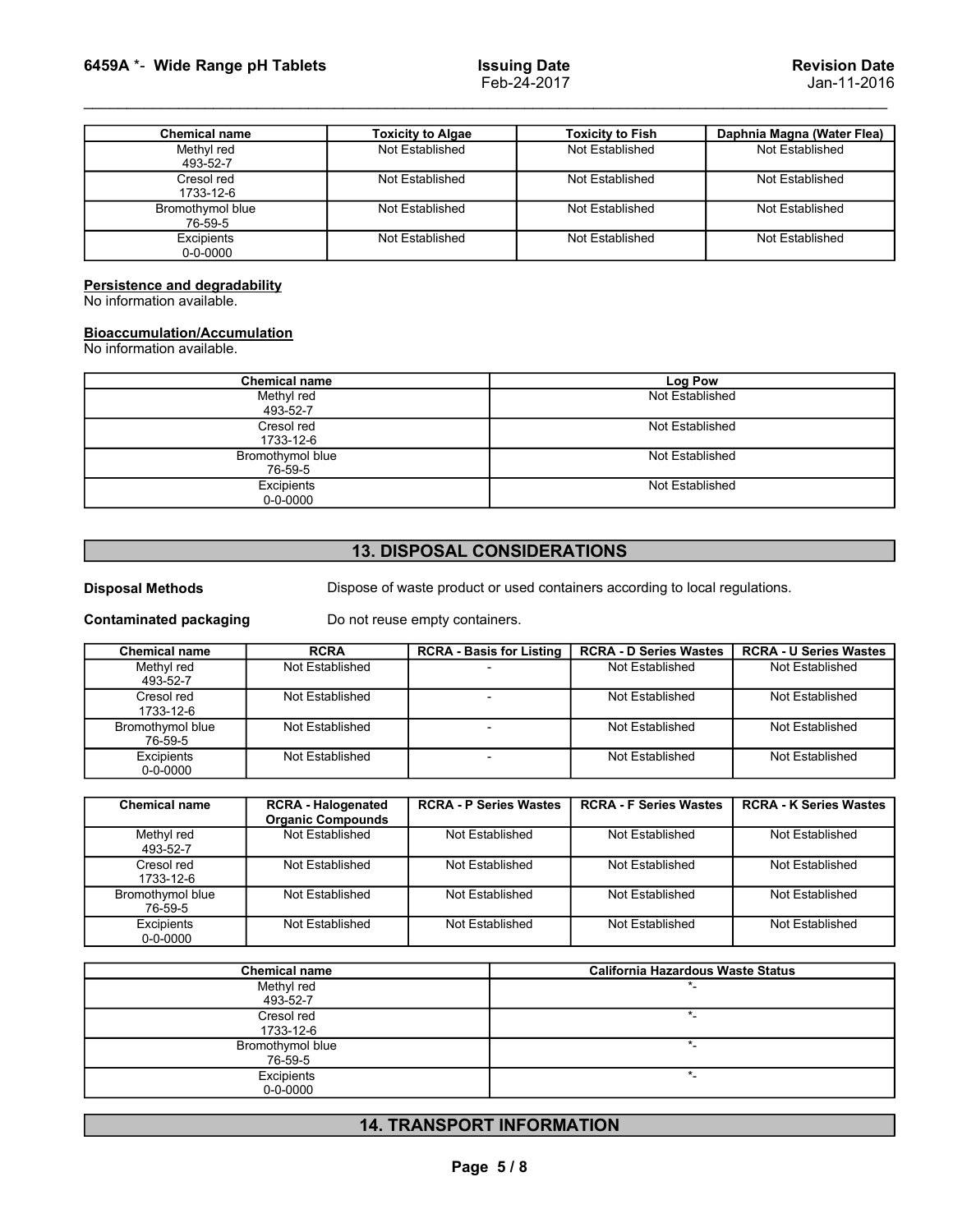| 6459A *- Wide Range pH Tablets                                                                                                                                         |                                    | <b>Issuing Date</b><br>Feb-24-2017 | <b>Revision Date</b><br>Jan-11-2016 |
|------------------------------------------------------------------------------------------------------------------------------------------------------------------------|------------------------------------|------------------------------------|-------------------------------------|
|                                                                                                                                                                        |                                    |                                    |                                     |
|                                                                                                                                                                        |                                    |                                    |                                     |
| <b>DOT</b>                                                                                                                                                             | Not regulated                      |                                    |                                     |
| <b>TDG</b>                                                                                                                                                             | Not regulated                      |                                    |                                     |
| <b>MEX</b>                                                                                                                                                             | Not regulated                      |                                    |                                     |
| <b>ICAO</b>                                                                                                                                                            | Not regulated                      |                                    |                                     |
| <b>IATA</b>                                                                                                                                                            | Not regulated                      |                                    |                                     |
| <b>IMDG/IMO</b>                                                                                                                                                        | Not regulated                      |                                    |                                     |
| RID                                                                                                                                                                    | Not regulated                      |                                    |                                     |
| <b>ADR</b>                                                                                                                                                             | Not regulated                      |                                    |                                     |
|                                                                                                                                                                        |                                    |                                    |                                     |
|                                                                                                                                                                        | Not regulated                      |                                    |                                     |
|                                                                                                                                                                        | <b>15. REGULATORY INFORMATION</b>  |                                    |                                     |
|                                                                                                                                                                        | Complies                           |                                    |                                     |
|                                                                                                                                                                        | Complies                           |                                    |                                     |
|                                                                                                                                                                        | Complies                           |                                    |                                     |
|                                                                                                                                                                        | Does not comply                    |                                    |                                     |
|                                                                                                                                                                        | Does not comply                    |                                    |                                     |
| <b>ADN</b><br><b>International Inventories</b><br><b>TSCA</b><br><b>DSL/NDSL</b><br><b>EINECS/ELINCS</b><br><b>ENCS</b><br><b>IECSC</b><br><b>KECL</b><br><b>PICCS</b> | Does not comply<br>Does not comply |                                    |                                     |
| <b>AICS</b>                                                                                                                                                            | Does not comply                    |                                    |                                     |
| Legend:                                                                                                                                                                |                                    |                                    |                                     |

# 15. REGULATORY INFORMATION

| <b>International Inventories</b> |                 |
|----------------------------------|-----------------|
| <b>TSCA</b>                      | Complies        |
| <b>DSL/NDSL</b>                  | Complies        |
| <b>EINECS/ELINCS</b>             | Complies        |
| <b>ENCS</b>                      | Does not comply |
| <b>IECSC</b>                     | Does not comply |
| <b>KECL</b>                      | Does not comply |
| <b>PICCS</b>                     | Does not comply |
| <b>AICS</b>                      | Does not comply |

### Legend:

TSCA - United States Toxic Substances Control Act Section 8(b) Inventory DSL/NDSL - Canadian Domestic Substances List/Non-Domestic Substances List EINECS/ELINCS - European Inventory of Existing Chemical Substances/European List of Notified Chemical Substances ENCS - Japan Existing and New Chemical Substances IECSC - China Inventory of Existing Chemical Substances KECL - Korean Existing and Evaluated Chemical Substances PICCS - Philippines Inventory of Chemicals and Chemical Substances AICS - Australian Inventory of Chemical Substances Not regulated<br>
Not regulated<br>
INSERIENT MORE INTO NOTE TO THE SERVE THE SERVE THE STARD SERVED INTO THE<br>
INSERIENCE SCRIPT COMPUTE:<br>
ENECS FELINGS<br>
ENECS FELINGS<br>
ENECS CORRENT CONDITIES<br>
ENECS CORRENT DUSTRIES<br>
FIECS<br>
PIC Section 313 of Title III of the Superfund Amendments and Reauthorization Act of 1986 (SARA). This product does not complete INCCS<br>
Section 313 of Title III of the Superfund Amendments and Reauthorization Act of the Superfu chemicals international inventories.<br>
TSCA<br>
Chemples<br>
ENCS<br>
ENCS<br>
ENCS<br>
ENCS<br>
ENCS<br>
ENCS<br>
CONS<br>
CONS<br>
CONS<br>
CONS<br>
CONS<br>
CONS<br>
CONS<br>
CONS<br>
CONS<br>
CONS<br>
CONS<br>
CONS<br>
CONS<br>
CONS<br>
CONS<br>
CONS<br>
CONS<br>
CONS CONSISTING TO THE CONS<br>
C

### SARA 313

| <b>DSL/NDSL</b><br>Complies<br><b>EINECS/ELINCS</b><br>Complies<br>Does not comply<br><b>ENCS</b><br>Does not comply<br><b>IECSC</b><br><b>KECL</b><br>Does not comply<br><b>PICCS</b><br>Does not comply<br><b>AICS</b><br>Does not comply<br>Legend:<br><b>TSCA</b> - United States Toxic Substances Control Act Section 8(b) Inventory<br><b>DSL/NDSL</b> - Canadian Domestic Substances List/Non-Domestic Substances List<br>EINECS/ELINCS - European Inventory of Existing Chemical Substances/European List of Notified Chemical Substances<br><b>ENCS</b> - Japan Existing and New Chemical Substances<br><b>IECSC</b> - China Inventory of Existing Chemical Substances<br>KECL - Korean Existing and Evaluated Chemical Substances<br>PICCS - Philippines Inventory of Chemicals and Chemical Substances<br>AICS - Australian Inventory of Chemical Substances |  |
|-------------------------------------------------------------------------------------------------------------------------------------------------------------------------------------------------------------------------------------------------------------------------------------------------------------------------------------------------------------------------------------------------------------------------------------------------------------------------------------------------------------------------------------------------------------------------------------------------------------------------------------------------------------------------------------------------------------------------------------------------------------------------------------------------------------------------------------------------------------------------|--|
|                                                                                                                                                                                                                                                                                                                                                                                                                                                                                                                                                                                                                                                                                                                                                                                                                                                                         |  |
|                                                                                                                                                                                                                                                                                                                                                                                                                                                                                                                                                                                                                                                                                                                                                                                                                                                                         |  |
|                                                                                                                                                                                                                                                                                                                                                                                                                                                                                                                                                                                                                                                                                                                                                                                                                                                                         |  |
|                                                                                                                                                                                                                                                                                                                                                                                                                                                                                                                                                                                                                                                                                                                                                                                                                                                                         |  |
|                                                                                                                                                                                                                                                                                                                                                                                                                                                                                                                                                                                                                                                                                                                                                                                                                                                                         |  |
|                                                                                                                                                                                                                                                                                                                                                                                                                                                                                                                                                                                                                                                                                                                                                                                                                                                                         |  |
|                                                                                                                                                                                                                                                                                                                                                                                                                                                                                                                                                                                                                                                                                                                                                                                                                                                                         |  |
|                                                                                                                                                                                                                                                                                                                                                                                                                                                                                                                                                                                                                                                                                                                                                                                                                                                                         |  |
|                                                                                                                                                                                                                                                                                                                                                                                                                                                                                                                                                                                                                                                                                                                                                                                                                                                                         |  |
| <b>US Federal Regulations</b>                                                                                                                                                                                                                                                                                                                                                                                                                                                                                                                                                                                                                                                                                                                                                                                                                                           |  |
| <b>SARA 313</b><br>Section 313 of Title III of the Superfund Amendments and Reauthorization Act of 1986 (SARA). This product does not contain any<br>chemicals which are subject to the reporting requirements of the Act and Title 40 of the Code of Federal Regulations, Part 372                                                                                                                                                                                                                                                                                                                                                                                                                                                                                                                                                                                     |  |
| SARA 313 - Threshold Values %<br><b>Chemical name</b>                                                                                                                                                                                                                                                                                                                                                                                                                                                                                                                                                                                                                                                                                                                                                                                                                   |  |
| Not Established<br>Methyl red<br>493-52-7                                                                                                                                                                                                                                                                                                                                                                                                                                                                                                                                                                                                                                                                                                                                                                                                                               |  |
| Not Established<br>Cresol red<br>1733-12-6                                                                                                                                                                                                                                                                                                                                                                                                                                                                                                                                                                                                                                                                                                                                                                                                                              |  |
| Bromothymol blue<br>Not Established                                                                                                                                                                                                                                                                                                                                                                                                                                                                                                                                                                                                                                                                                                                                                                                                                                     |  |
| 76-59-5                                                                                                                                                                                                                                                                                                                                                                                                                                                                                                                                                                                                                                                                                                                                                                                                                                                                 |  |
| Excipients<br>Not Established<br>$0 - 0 - 0000$                                                                                                                                                                                                                                                                                                                                                                                                                                                                                                                                                                                                                                                                                                                                                                                                                         |  |
| <b>SARA 311/312 Hazard Categories</b>                                                                                                                                                                                                                                                                                                                                                                                                                                                                                                                                                                                                                                                                                                                                                                                                                                   |  |
| <b>Acute health hazard</b><br>No                                                                                                                                                                                                                                                                                                                                                                                                                                                                                                                                                                                                                                                                                                                                                                                                                                        |  |
| <b>Chronic Health Hazard</b><br>No                                                                                                                                                                                                                                                                                                                                                                                                                                                                                                                                                                                                                                                                                                                                                                                                                                      |  |
| <b>Fire hazard</b><br>No                                                                                                                                                                                                                                                                                                                                                                                                                                                                                                                                                                                                                                                                                                                                                                                                                                                |  |
| Sudden release of pressure hazard<br>No<br><b>Reactive Hazard</b><br>No                                                                                                                                                                                                                                                                                                                                                                                                                                                                                                                                                                                                                                                                                                                                                                                                 |  |
|                                                                                                                                                                                                                                                                                                                                                                                                                                                                                                                                                                                                                                                                                                                                                                                                                                                                         |  |
|                                                                                                                                                                                                                                                                                                                                                                                                                                                                                                                                                                                                                                                                                                                                                                                                                                                                         |  |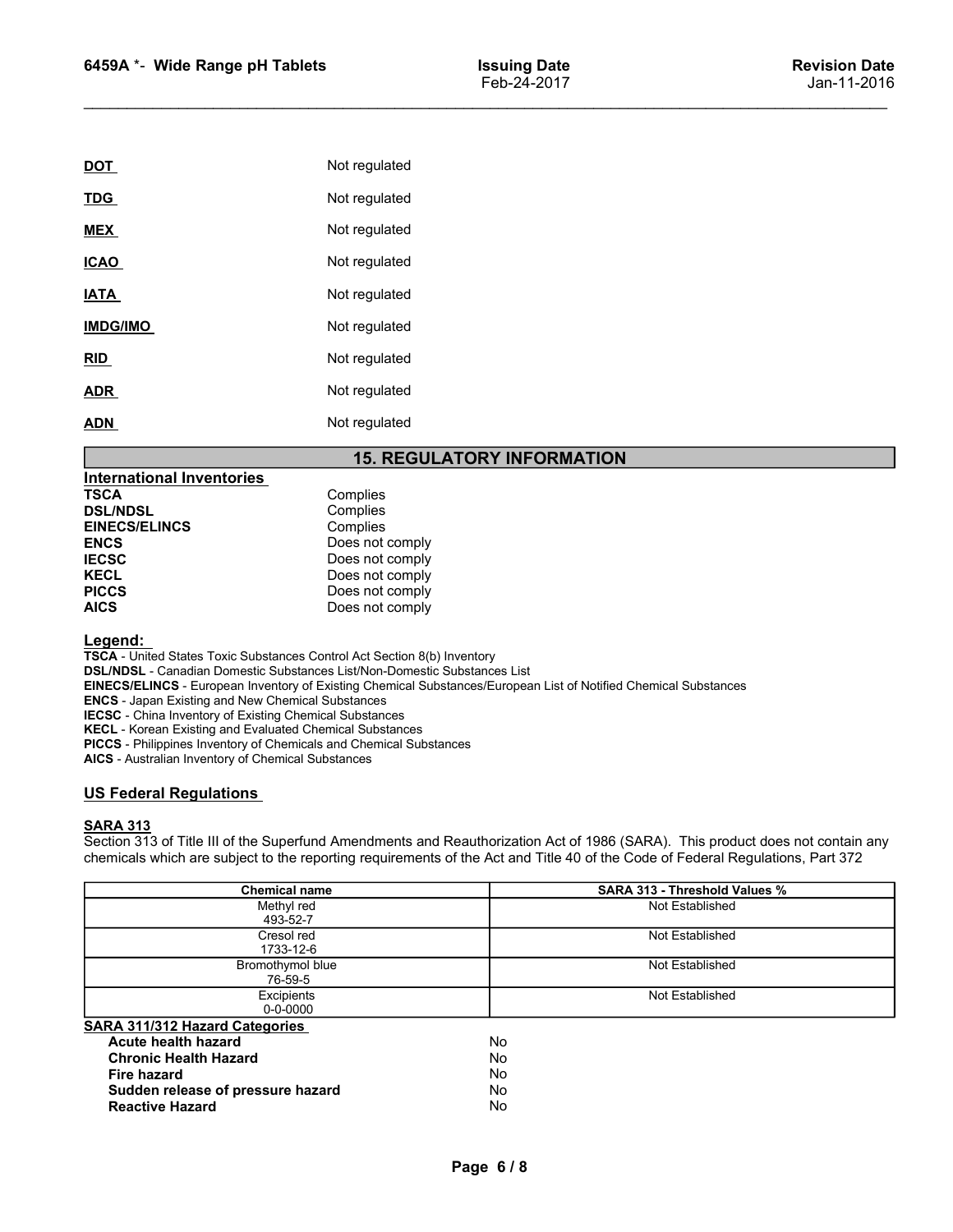6459A \*- Wide Range pH Tablets<br>
Feb-24-2017<br>
CWA (Clean Water Act)<br>
This product does not contain any substances regulated as pollutants pursuant to the Clean Water Act (40 CFR 122.21 and 40<br>
CER 122.421 CFR 122.42)

| 6459A *- Wide Range pH Tablets                                                                                                                                                                                                                                                                                                                                                                                                   |                                 |                               | <b>Issuing Date</b><br>Feb-24-2017       |                                                                                                                                                                | <b>Revision Date</b><br>Jan-11-2016 |
|----------------------------------------------------------------------------------------------------------------------------------------------------------------------------------------------------------------------------------------------------------------------------------------------------------------------------------------------------------------------------------------------------------------------------------|---------------------------------|-------------------------------|------------------------------------------|----------------------------------------------------------------------------------------------------------------------------------------------------------------|-------------------------------------|
| <b>CWA (Clean Water Act)</b><br>CFR 122.42)<br><b>Chemical name</b>                                                                                                                                                                                                                                                                                                                                                              | <b>CWA - Reportable</b>         | <b>CWA - Toxic Pollutants</b> |                                          | This product does not contain any substances regulated as pollutants pursuant to the Clean Water Act (40 CFR 122.21 and 40<br><b>CWA - Priority Pollutants</b> | <b>CWA - Hazardous</b>              |
|                                                                                                                                                                                                                                                                                                                                                                                                                                  | Quantities                      |                               |                                          |                                                                                                                                                                | <b>Substances</b>                   |
| Methyl red<br>493-52-7                                                                                                                                                                                                                                                                                                                                                                                                           | Not Established                 | Not Established               |                                          | Not Established                                                                                                                                                | Not Established                     |
| Cresol red<br>1733-12-6                                                                                                                                                                                                                                                                                                                                                                                                          | Not Established                 | Not Established               |                                          | Not Established                                                                                                                                                | Not Established                     |
| Bromothymol blue<br>76-59-5                                                                                                                                                                                                                                                                                                                                                                                                      | Not Established                 | Not Established               |                                          | Not Established                                                                                                                                                | Not Established                     |
| Excipients<br>$0 - 0 - 0000$                                                                                                                                                                                                                                                                                                                                                                                                     | Not Established                 | Not Established               |                                          | Not Established                                                                                                                                                | Not Established                     |
| <b>CERCLA</b><br>This material, as supplied, does not contain any substances regulated as hazardous substances under the Comprehensive<br>Environmental Response Compensation and Liability Act (CERCLA) (40 CFR 302) or the Superfund Amendments and<br>Reauthorization Act (SARA) (40 CFR 355). There may be specific reporting requirements at the local, regional, or state level<br>pertaining to releases of this material |                                 |                               |                                          |                                                                                                                                                                |                                     |
| <b>Chemical name</b><br>Methyl red                                                                                                                                                                                                                                                                                                                                                                                               | <b>Hazardous Substances RQs</b> |                               | <b>CERCLA/SARA RQ</b><br>Not Established |                                                                                                                                                                | RQ                                  |
| 493-52-7                                                                                                                                                                                                                                                                                                                                                                                                                         |                                 |                               |                                          |                                                                                                                                                                |                                     |
| Cresol red<br>1733-12-6                                                                                                                                                                                                                                                                                                                                                                                                          | $\star$                         |                               |                                          | Not Established                                                                                                                                                | $\overline{\phantom{a}}$            |
| Bromothymol blue<br>76-59-5                                                                                                                                                                                                                                                                                                                                                                                                      | $\star$                         |                               |                                          | Not Established                                                                                                                                                | $\overline{\phantom{a}}$            |
| Excipients<br>$0 - 0 - 0000$                                                                                                                                                                                                                                                                                                                                                                                                     | $\star$                         |                               |                                          | Not Established                                                                                                                                                | $\overline{\phantom{a}}$            |
| <b>US State Regulations</b>                                                                                                                                                                                                                                                                                                                                                                                                      |                                 |                               |                                          |                                                                                                                                                                |                                     |
| This product does not contain any Proposition 65 chemicals.                                                                                                                                                                                                                                                                                                                                                                      |                                 |                               |                                          |                                                                                                                                                                |                                     |
|                                                                                                                                                                                                                                                                                                                                                                                                                                  | <b>Chemical name</b>            |                               |                                          | <b>California Proposition 65</b><br>Not Established                                                                                                            |                                     |
|                                                                                                                                                                                                                                                                                                                                                                                                                                  | Methyl red<br>493-52-7          |                               |                                          |                                                                                                                                                                |                                     |

### **CERCLA**

|                                                                                                                                                                                                                                                                                                                                                                                                                                  | Quantities                                                                                               |                 |                 |                        |                                                                                           | <b>Substances</b>      |  |
|----------------------------------------------------------------------------------------------------------------------------------------------------------------------------------------------------------------------------------------------------------------------------------------------------------------------------------------------------------------------------------------------------------------------------------|----------------------------------------------------------------------------------------------------------|-----------------|-----------------|------------------------|-------------------------------------------------------------------------------------------|------------------------|--|
| Methyl red<br>493-52-7                                                                                                                                                                                                                                                                                                                                                                                                           | Not Established                                                                                          | Not Established |                 | Not Established        |                                                                                           | <b>Not Established</b> |  |
| Cresol red<br>1733-12-6                                                                                                                                                                                                                                                                                                                                                                                                          | Not Established                                                                                          | Not Established |                 | Not Established        |                                                                                           | Not Established        |  |
| Bromothymol blue<br>76-59-5                                                                                                                                                                                                                                                                                                                                                                                                      | Not Established                                                                                          | Not Established |                 | Not Established        |                                                                                           | Not Established        |  |
| Excipients<br>$0 - 0 - 0000$                                                                                                                                                                                                                                                                                                                                                                                                     | Not Established                                                                                          | Not Established | Not Established |                        |                                                                                           | Not Established        |  |
| <b>CERCLA</b><br>This material, as supplied, does not contain any substances regulated as hazardous substances under the Comprehensive<br>Environmental Response Compensation and Liability Act (CERCLA) (40 CFR 302) or the Superfund Amendments and<br>Reauthorization Act (SARA) (40 CFR 355). There may be specific reporting requirements at the local, regional, or state level<br>pertaining to releases of this material |                                                                                                          |                 |                 |                        |                                                                                           |                        |  |
| <b>Chemical name</b>                                                                                                                                                                                                                                                                                                                                                                                                             | <b>Hazardous Substances RQs</b>                                                                          |                 |                 | <b>CERCLA/SARA RQ</b>  | RQ                                                                                        |                        |  |
| Methyl red<br>493-52-7                                                                                                                                                                                                                                                                                                                                                                                                           |                                                                                                          |                 | Not Established |                        |                                                                                           |                        |  |
| $\overline{\phantom{a}^*}$<br>Cresol red<br>1733-12-6                                                                                                                                                                                                                                                                                                                                                                            |                                                                                                          |                 | Not Established |                        | $\overline{\phantom{a}}$                                                                  |                        |  |
| Bromothymol blue<br>$\star$<br>76-59-5                                                                                                                                                                                                                                                                                                                                                                                           |                                                                                                          | Not Established |                 |                        |                                                                                           |                        |  |
| $\star_-$<br>Excipients<br>$0 - 0 - 0000$                                                                                                                                                                                                                                                                                                                                                                                        |                                                                                                          | Not Established |                 |                        |                                                                                           |                        |  |
| <b>US State Regulations</b><br>This product does not contain any Proposition 65 chemicals.                                                                                                                                                                                                                                                                                                                                       | <b>Chemical name</b><br>Methyl red<br>493-52-7<br>Cresol red<br>1733-12-6<br>Bromothymol blue<br>76-59-5 |                 |                 |                        | <b>California Proposition 65</b><br>Not Established<br>Not Established<br>Not Established |                        |  |
|                                                                                                                                                                                                                                                                                                                                                                                                                                  | Excipients<br>$0 - 0 - 0000$                                                                             |                 | Not Established |                        |                                                                                           |                        |  |
| <b>U.S. State Right-to-Know Regulations</b>                                                                                                                                                                                                                                                                                                                                                                                      |                                                                                                          |                 |                 |                        |                                                                                           |                        |  |
| <b>Chemical name</b>                                                                                                                                                                                                                                                                                                                                                                                                             | <b>New Jersey</b>                                                                                        |                 |                 | <b>Massachusetts</b>   | Pennsylvania                                                                              |                        |  |
| Methyl red<br>493-52-7                                                                                                                                                                                                                                                                                                                                                                                                           | Not Established                                                                                          |                 |                 | Not Established        | Not Established                                                                           |                        |  |
| Cresol red<br>1733-12-6                                                                                                                                                                                                                                                                                                                                                                                                          | Not Established                                                                                          |                 |                 | Not Established        | Not Established                                                                           |                        |  |
| Bromothymol blue<br>76-59-5                                                                                                                                                                                                                                                                                                                                                                                                      | Not Established                                                                                          |                 |                 | Not Established        | Not Established                                                                           |                        |  |
| Excipients                                                                                                                                                                                                                                                                                                                                                                                                                       | <b>Not Established</b>                                                                                   |                 |                 | <b>Not Established</b> | Not Established                                                                           |                        |  |

| <b>Chemical name</b>                                        |                              | <b>Hazardous Substances RQs</b>                                                   | <b>CERCLA/SARA RQ</b>            | RQ                           |
|-------------------------------------------------------------|------------------------------|-----------------------------------------------------------------------------------|----------------------------------|------------------------------|
| Methyl red                                                  |                              |                                                                                   | Not Established                  |                              |
| 493-52-7                                                    |                              | $\star_-$                                                                         |                                  |                              |
| Cresol red<br>1733-12-6                                     |                              |                                                                                   | Not Established                  |                              |
| Bromothymol blue                                            |                              | $\star$                                                                           | Not Established                  | $\blacksquare$               |
| 76-59-5                                                     |                              |                                                                                   |                                  |                              |
| Excipients                                                  |                              | $\star_-$                                                                         | Not Established                  | $\overline{\phantom{a}}$     |
| $0 - 0 - 0000$                                              |                              |                                                                                   |                                  |                              |
| <b>US State Regulations</b>                                 |                              |                                                                                   |                                  |                              |
|                                                             |                              |                                                                                   |                                  |                              |
| This product does not contain any Proposition 65 chemicals. |                              |                                                                                   |                                  |                              |
| <b>Chemical name</b>                                        |                              |                                                                                   | <b>California Proposition 65</b> |                              |
|                                                             | Methyl red                   |                                                                                   |                                  | Not Established              |
|                                                             | 493-52-7                     |                                                                                   |                                  |                              |
|                                                             | Cresol red                   |                                                                                   |                                  | Not Established              |
|                                                             | 1733-12-6                    |                                                                                   |                                  |                              |
|                                                             | Bromothymol blue             |                                                                                   |                                  | Not Established              |
|                                                             | 76-59-5                      |                                                                                   |                                  |                              |
|                                                             | Excipients<br>$0 - 0 - 0000$ |                                                                                   | Not Established                  |                              |
|                                                             |                              |                                                                                   |                                  |                              |
| <b>U.S. State Right-to-Know Regulations</b>                 |                              |                                                                                   |                                  |                              |
| <b>Chemical name</b>                                        |                              | <b>New Jersey</b>                                                                 | <b>Massachusetts</b>             | Pennsylvania                 |
| Methyl red                                                  |                              | Not Established                                                                   | Not Established                  | Not Established              |
| 493-52-7                                                    |                              |                                                                                   |                                  |                              |
| Cresol red                                                  |                              | Not Established                                                                   | Not Established                  | Not Established              |
| 1733-12-6                                                   |                              |                                                                                   |                                  |                              |
| Bromothymol blue                                            |                              | Not Established                                                                   | Not Established                  | Not Established              |
| 76-59-5                                                     |                              |                                                                                   |                                  |                              |
| Excipients                                                  |                              | Not Established                                                                   | Not Established                  | Not Established              |
| $0 - 0 - 0000$                                              |                              |                                                                                   |                                  |                              |
|                                                             |                              |                                                                                   |                                  |                              |
|                                                             |                              | <b>CPSC (Consumer Product Safety Commission) - Specially Regulated Substances</b> |                                  |                              |
|                                                             |                              |                                                                                   |                                  |                              |
|                                                             |                              | <b>16. OTHER INFORMATION</b>                                                      |                                  |                              |
|                                                             |                              |                                                                                   |                                  |                              |
| <b>NFPA</b>                                                 | Health hazard 0              | Flammability 0                                                                    | Instability 0                    | <b>Physical and Chemical</b> |
|                                                             |                              |                                                                                   |                                  | Hazards N/A                  |
|                                                             |                              |                                                                                   |                                  |                              |
|                                                             |                              |                                                                                   |                                  |                              |
|                                                             |                              |                                                                                   |                                  |                              |
|                                                             |                              |                                                                                   |                                  |                              |
|                                                             |                              |                                                                                   |                                  |                              |

| <b>Chemical name</b>               |                                                                                   | <b>New Jersey</b>                              | <b>Massachusetts</b> | Pennsylvania                 |
|------------------------------------|-----------------------------------------------------------------------------------|------------------------------------------------|----------------------|------------------------------|
| Methyl red<br>493-52-7             |                                                                                   | Not Established                                | Not Established      | Not Established              |
| Cresol red<br>1733-12-6            |                                                                                   | Not Established                                | Not Established      | Not Established              |
| <b>Bromothymol blue</b><br>76-59-5 |                                                                                   | Not Established                                | Not Established      | Not Established              |
| Excipients<br>$0 - 0 - 0000$       |                                                                                   | Not Established                                | Not Established      | Not Established              |
|                                    | <b>CPSC (Consumer Product Safety Commission) - Specially Regulated Substances</b> |                                                |                      |                              |
| <u>NFPA</u>                        | Health hazard 0                                                                   | <b>16. OTHER INFORMATION</b><br>Flammability 0 | Instability 0        | <b>Physical and Chemical</b> |
|                                    |                                                                                   |                                                |                      | Hazards N/A                  |
|                                    |                                                                                   |                                                |                      |                              |
|                                    |                                                                                   |                                                |                      |                              |
|                                    |                                                                                   |                                                |                      |                              |
|                                    |                                                                                   | Page 7/8                                       |                      |                              |
|                                    |                                                                                   |                                                |                      |                              |

### 16. OTHER INFORMATION